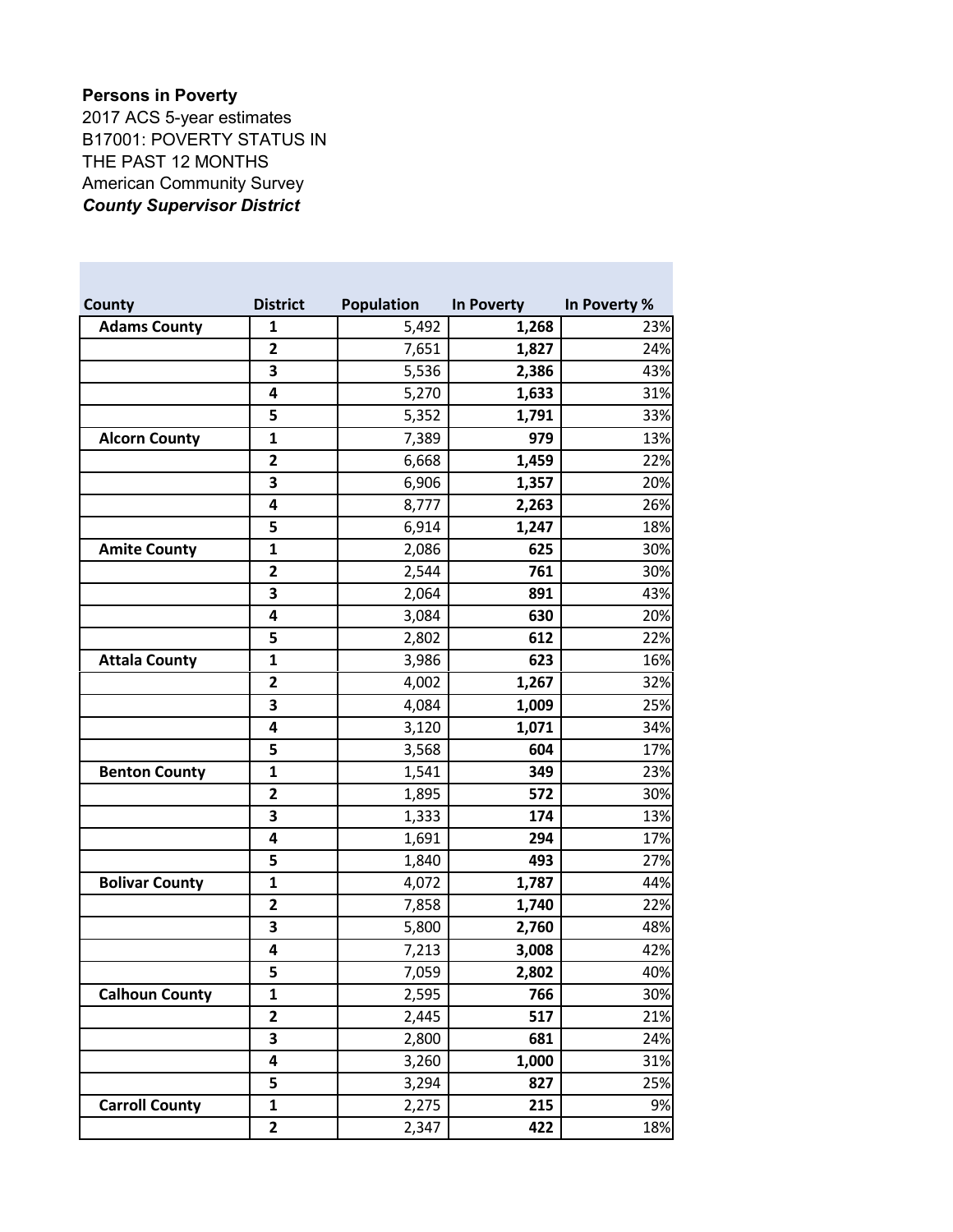| County                  | <b>District</b>         | Population | In Poverty | In Poverty % |
|-------------------------|-------------------------|------------|------------|--------------|
| <b>Carroll County</b>   | 3                       | 2,265      | 261        | 12%          |
|                         | 4                       | 1,439      | 474        | 33%          |
|                         | 5                       | 1,797      | 387        | 22%          |
| <b>Chickasaw County</b> | $\mathbf{1}$            | 3,193      | 946        | 30%          |
|                         | $\overline{\mathbf{2}}$ | 3,619      | 569        | 16%          |
|                         | 3                       | 3,652      | 1,093      | 30%          |
|                         | 4                       | 3,269      | 1,084      | 33%          |
|                         | 5                       | 3,291      | 931        | 28%          |
| <b>Choctaw County</b>   | $\mathbf{1}$            | 1,224      | 315        | 26%          |
|                         | $\mathbf 2$             | 1,922      | 346        | 18%          |
|                         | 3                       | 1,614      | 291        | 18%          |
|                         | 4                       | 1,790      | 753        | 42%          |
|                         | 5                       | 1,599      | 288        | 18%          |
| <b>Claiborne County</b> | $\mathbf{1}$            | 1,370      | 544        | 40%          |
|                         | 2                       | 1,518      | 725        | 48%          |
|                         | 3                       | 1,796      | 582        | 32%          |
|                         | 4                       | 1,432      | 701        | 49%          |
|                         | 5                       | 2,511      | 1,002      | 40%          |
| <b>Clarke County</b>    | $\mathbf{1}$            | 3,576      | 876        | 24%          |
|                         | $\overline{\mathbf{c}}$ | 3,182      | 939        | 30%          |
|                         | 3                       | 3,912      | 476        | 12%          |
|                         | 4                       | 2,700      | 306        | 11%          |
|                         | 5                       | 2,719      | 490        | 18%          |
| <b>Clay County</b>      | $\mathbf{1}$            | 4,328      | 1,220      | 28%          |
|                         | $\overline{\mathbf{c}}$ | 3,903      | 694        | 18%          |
|                         | 3                       | 4,105      | 587        | 14%          |
|                         | 4                       | 3,256      | 1,448      | 44%          |
|                         | 5                       | 4,237      | 1,210      | 29%          |
| <b>Coahoma County</b>   | $\mathbf{1}$            | 4,874      | 1,288      | 26%          |
|                         | $\mathbf{2}$            | 5,705      | 1,557      | 27%          |
|                         | 3                       | 5,368      | 2,430      | 45%          |
|                         | 4                       | 3,886      | 1,826      | 47%          |
|                         | 5                       | 4,427      | 1,440      | 33%          |
| <b>Copiah County</b>    | $\mathbf{1}$            | 5,401      | 1,376      | 25%          |
|                         | $\overline{\mathbf{c}}$ | 6,759      | 1,219      | 18%          |
|                         | 3                       | 4,937      | 1,466      | 30%          |
|                         | 4                       | 4,946      | 2,098      | 42%          |
|                         | 5                       | 5,900      | 1,685      | 29%          |
| <b>Covington County</b> | $\mathbf{1}$            | 4,434      | 659        | 15%          |
|                         | $\overline{\mathbf{c}}$ | 3,724      | 845        | 23%          |
|                         | 3                       | 3,350      | 937        | 28%          |
|                         | 4                       | 3,518      | 1,139      | 32%          |
|                         | 5                       | 4,146      | 1,363      | 33%          |
| <b>DeSoto County</b>    | $\mathbf{1}$            | 47,573     | 3,786      | 8%           |
|                         | $\overline{\mathbf{2}}$ | 31,624     | 3,328      | 11%          |
|                         | 3                       | 27,791     | 3,912      | 14%          |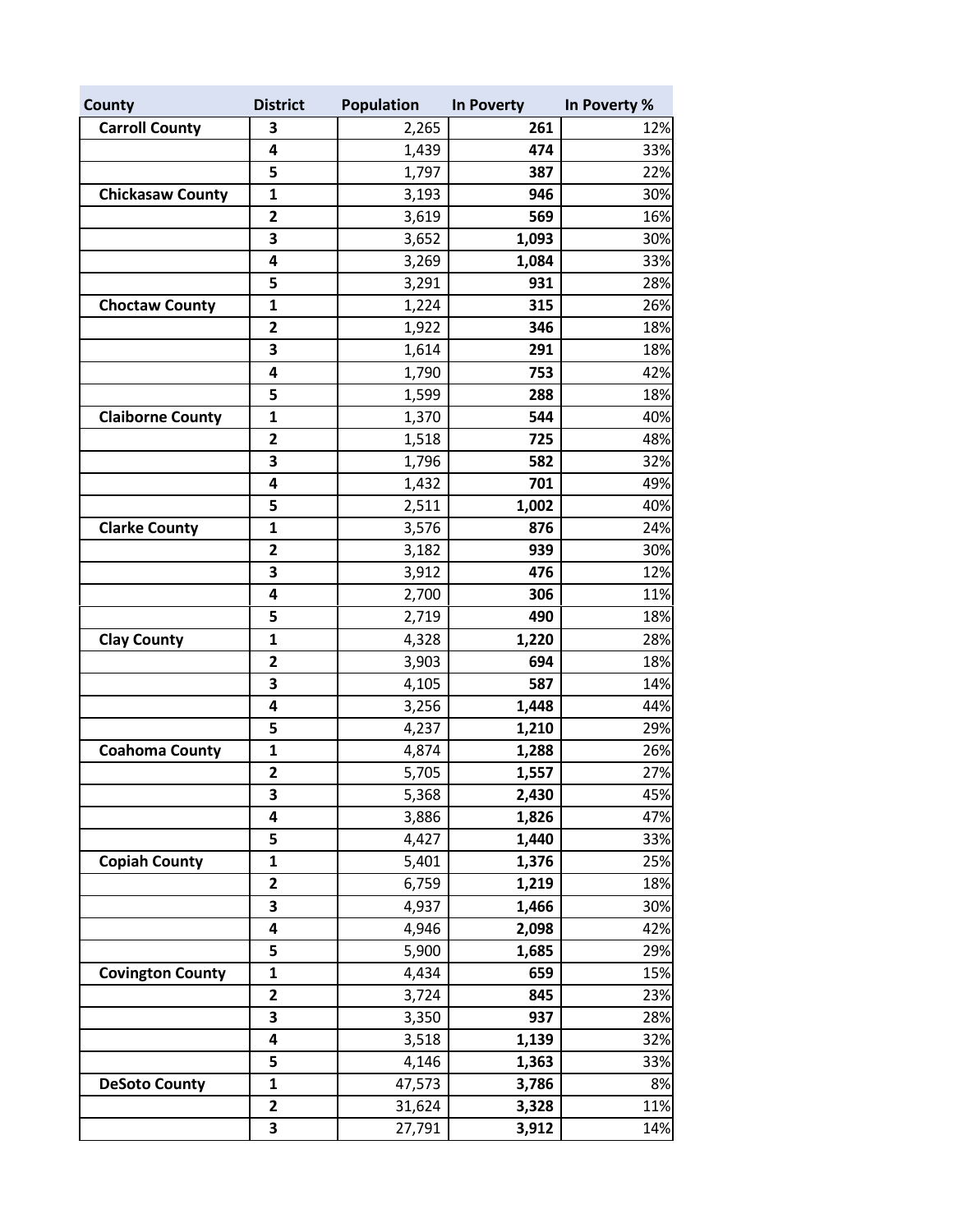| County                 | <b>District</b>         | <b>Population</b> | In Poverty | In Poverty % |
|------------------------|-------------------------|-------------------|------------|--------------|
| <b>DeSoto County</b>   | 4                       | 20,128            | 2,771      | 14%          |
|                        | 5                       | 42,344            | 3,151      | 7%           |
| <b>Forrest County</b>  | 1                       | 14,796            | 4,005      | 27%          |
|                        | 2                       | 11,885            | 3,752      | 32%          |
|                        | 3                       | 17,891            | 1,743      | 10%          |
|                        | 4                       | 12,379            | 5,108      | 41%          |
|                        | 5                       | 15,771            | 5,262      | 33%          |
| <b>Franklin County</b> | 1                       | 1,619             | 395        | 24%          |
|                        | $\mathbf{2}$            | 1,090             | 106        | 10%          |
|                        | 3                       | 1,387             | 434        | 31%          |
|                        | 4                       | 2,039             | 286        | 14%          |
|                        | 5                       | 1,576             | 221        | 14%          |
| <b>George County</b>   | $\mathbf{1}$            | 4,490             | 447        | 10%          |
|                        | $\overline{\mathbf{c}}$ | 5,459             | 385        | 7%           |
|                        | 3                       | 4,248             | 980        | 23%          |
|                        | 4                       | 3,523             | 843        | 24%          |
|                        | 5                       | 5,106             | 1,441      | 28%          |
| <b>Greene County</b>   | $\mathbf{1}$            | 2,153             | 427        | 20%          |
|                        | $\mathbf{2}$            | 1,692             | 619        | 37%          |
|                        | 3                       | 2,580             | 239        | 9%           |
|                        | 4                       | 2,329             | 380        | 16%          |
|                        | 5                       | 1,851             | 249        | 13%          |
| <b>Grenada County</b>  | $\mathbf{1}$            | 5,367             | 1,348      | 25%          |
|                        | $\overline{2}$          | 3,979             | 993        | 25%          |
|                        | 3                       | 3,196             | 1,048      | 33%          |
|                        | 4                       | 4,071             | 1,025      | 25%          |
|                        | 5                       | 4,495             | 676        | 15%          |
| <b>Hancock County</b>  | $\mathbf{1}$            | 6,758             | 1,147      | 17%          |
|                        | $\overline{2}$          | 10,742            | 2,671      | 25%          |
|                        | 3                       | 10,855            | 1,332      | 12%          |
|                        | 4                       | 7,016             | 1,263      | 18%          |
|                        | 5                       | 10,432            | 2,077      | 20%          |
| <b>Harrison County</b> | 1                       | 32,116            | 7,260      | 23%          |
|                        | 2                       | 49,123            | 7,990      | 16%          |
|                        | 3                       | 35,175            | 5,665      | 16%          |
|                        | 4                       | 34,819            | 12,289     | 35%          |
|                        | 5                       | 41,661            | 7,334      | 18%          |
| <b>Hinds County</b>    | 1                       | 51,433            | 10,434     | 20%          |
|                        | 2                       | 42,055            | 12,952     | 31%          |
|                        | 3                       | 43,860            | 16,408     | 37%          |
|                        | 4                       | 63,129            | 8,915      | 14%          |
|                        | 5                       | 35,963            | 11,647     | 32%          |
| <b>Holmes County</b>   | $\mathbf{1}$            | 3,656             | 1,655      | 45%          |
|                        | $\mathbf{2}$            | 4,155             | 1,718      | 41%          |
|                        | 3                       | 3,042             | 1,272      | 42%          |
|                        | 4                       | 4,306             | 1,966      | 46%          |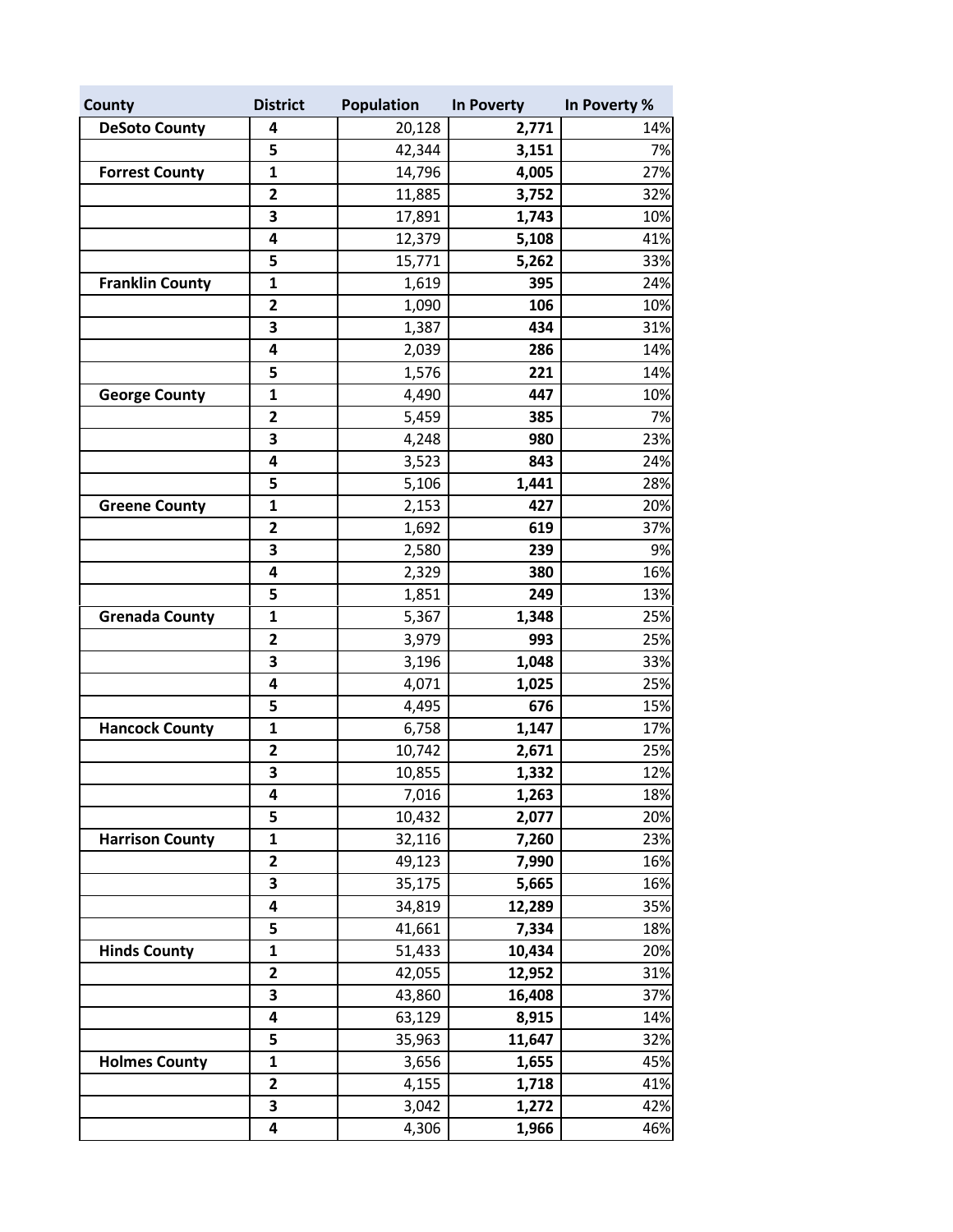| County                  | <b>District</b>         | <b>Population</b> | In Poverty | In Poverty % |
|-------------------------|-------------------------|-------------------|------------|--------------|
| <b>Holmes County</b>    | 5                       | 2,720             | 1,435      | 53%          |
| <b>Humphreys County</b> | $\mathbf{1}$            | 1,674             | 649        | 39%          |
|                         | $\mathbf{2}$            | 1,815             | 773        | 43%          |
|                         | 3                       | 1,972             | 1,176      | 60%          |
|                         | 4                       | 2,117             | 697        | 33%          |
|                         | 5                       | 1,139             | 411        | 36%          |
| <b>Issaquena County</b> | $\mathbf{1}$            | 198               | 111        | 56%          |
|                         | $\overline{\mathbf{2}}$ | 184               | 68         | 37%          |
|                         | 3                       | 281               | 157        | 56%          |
|                         | 4                       | 266               | 39         | 15%          |
|                         | 5                       | 138               | 56         | 41%          |
| <b>Itawamba County</b>  | $\mathbf 1$             | 3,394             | 682        | 20%          |
|                         | $\overline{\mathbf{2}}$ | 5,320             | 532        | 10%          |
|                         | 3                       | 4,612             | 1,010      | 22%          |
|                         | 4                       | 4,426             | 887        | 20%          |
|                         | 5                       | 4,691             | 1,433      | 31%          |
| <b>Jackson County</b>   | $\mathbf 1$             | 26,191            | 4,130      | 16%          |
|                         | $\mathbf{2}$            | 23,848            | 6,395      | 27%          |
|                         | 3                       | 28,231            | 4,445      | 16%          |
|                         | 4                       | 31,604            | 3,398      | 11%          |
|                         | 5                       | 29,676            | 3,450      | 12%          |
| <b>Jasper County</b>    | $\mathbf{1}$            | 3,406             | 668        | 20%          |
|                         | $\overline{\mathbf{c}}$ | 3,108             | 683        | 22%          |
|                         | 3                       | 3,747             | 927        | 25%          |
|                         | 4                       | 3,506             | 853        | 24%          |
|                         | 5                       | 2,720             | 510        | 19%          |
| <b>Jefferson County</b> | 1                       | 382               |            | 0%           |
|                         | 2                       | 1,005             | 321        | 32%          |
|                         | 3                       | 4,737             | 2,156      | 46%          |
|                         | 4                       | 586               | 87         | 15%          |
|                         | 5                       | 373               | 248        | 66%          |
| Jefferson Davis Count   | $\mathbf{1}$            | 2,097             | 708        | 34%          |
|                         | $\mathbf{2}$            | 2,548             | 916        | 36%          |
|                         | 3                       | 2,233             | 561        | 25%          |
|                         | 4                       | 2,918             | 1,083      | 37%          |
|                         | 5                       | 1,758             | 737        | 42%          |
| <b>Jones County</b>     | 1                       | 12,757            | 2,415      | 19%          |
|                         | 2                       | 14,086            | 2,995      | 21%          |
|                         | 3                       | 13,053            | 1,944      | 15%          |
|                         | 4                       | 16,034            | 3,780      | 24%          |
|                         | 5                       | 10,957            | 4,725      | 43%          |
| <b>Kemper County</b>    | $\mathbf{1}$            | 1,501             | 747        | 50%          |
|                         | 2                       | 1,594             | 558        | 35%          |
|                         | 3                       | 1,909             | 300        | 16%          |
|                         | 4                       | 1,994             | 307        | 15%          |
|                         | 5                       | 2,208             | 843        | 38%          |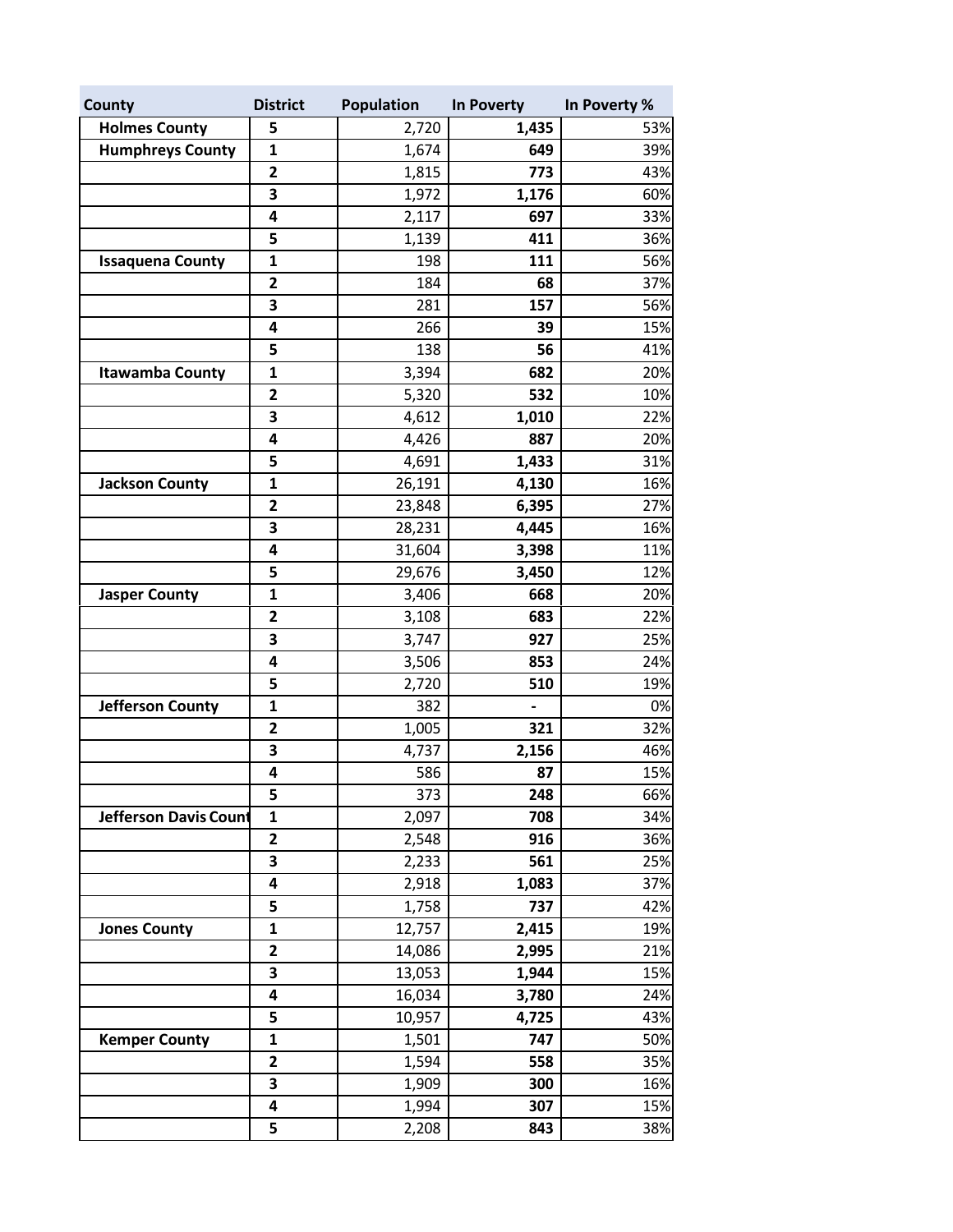| County                   | <b>District</b>         | Population | In Poverty | In Poverty % |
|--------------------------|-------------------------|------------|------------|--------------|
| <b>Lafayette County</b>  | 1                       | 6,673      | 876        | 13%          |
|                          | $\mathbf{2}$            | 9,750      | 2,440      | 25%          |
|                          | 3                       | 11,044     | 2,156      | 20%          |
|                          | 4                       | 10,489     | 2,969      | 28%          |
|                          | 5                       | 9,134      | 3,461      | 38%          |
| <b>Lamar County</b>      | $\mathbf{1}$            | 11,964     | 1,897      | 16%          |
|                          | $\mathbf{2}$            | 12,450     | 3,495      | 28%          |
|                          | 3                       | 9,859      | 2,012      | 20%          |
|                          | 4                       | 12,741     | 731        | 6%           |
|                          | 5                       | 12,211     | 1,400      | 11%          |
| <b>Lauderdale County</b> | 1                       | 15,728     | 1,612      | 10%          |
|                          | 2                       | 14,981     | 5,920      | 40%          |
|                          | 3                       | 17,707     | 2,870      | 16%          |
|                          | 4                       | 13,583     | 5,666      | 42%          |
|                          | 5                       | 13,918     | 1,473      | 11%          |
| <b>Lawrence County</b>   | $\mathbf{1}$            | 2,306      | 453        | 20%          |
|                          | 2                       | 2,887      | 811        | 28%          |
|                          | 3                       | 2,581      | 284        | 11%          |
|                          | 4                       | 2,337      | 449        | 19%          |
|                          | 5                       | 2,470      | 739        | 30%          |
| <b>Leake County</b>      | $\mathbf{1}$            | 4,441      | 1,297      | 29%          |
|                          | $\overline{2}$          | 4,549      | 1,347      | 30%          |
|                          | 3                       | 4,515      | 1,694      | 38%          |
|                          | 4                       | 4,503      | 820        | 18%          |
|                          | 5                       | 4,181      | 855        | 20%          |
| <b>Lee County</b>        | $\mathbf{1}$            | 18,204     | 2,775      | 15%          |
|                          | $\overline{\mathbf{2}}$ | 20,023     | 2,440      | 12%          |
|                          | 3                       | 17,788     | 2,745      | 15%          |
|                          | 4                       | 14,068     | 4,724      | 34%          |
|                          | 5                       | 14,061     | 2,847      | 20%          |
| <b>Leflore County</b>    | 1                       | 5,974      | 1,280      | 21%          |
|                          | $\overline{2}$          | 6,851      | 4,023      | 59%          |
|                          | 3                       | 3,727      | 1,440      | 39%          |
|                          | 4                       | 5,924      | 2,379      | 40%          |
|                          | 5                       | 6,633      | 2,643      | 40%          |
| <b>Lincoln County</b>    | 1                       | 5,246      | 1,341      | 26%          |
|                          | $\overline{\mathbf{2}}$ | 6,365      | 1,976      | 31%          |
|                          | 3                       | 6,843      | 1,419      | 21%          |
|                          | 4                       | 8,376      | 1,578      | 19%          |
|                          | 5                       | 7,284      | 2,373      | 33%          |
| <b>Lowndes County</b>    | 1                       | 12,778     | 1,371      | 11%          |
|                          | $\overline{\mathbf{2}}$ | 13,028     | 2,123      | 16%          |
|                          | 3                       | 12,243     | 1,627      | 13%          |
|                          | 4                       | 11,416     | 5,083      | 45%          |
|                          | 5                       | 8,775      | 2,579      | 29%          |
| <b>Madison County</b>    | $\mathbf{1}$            | 18,092     | 1,088      | 6%           |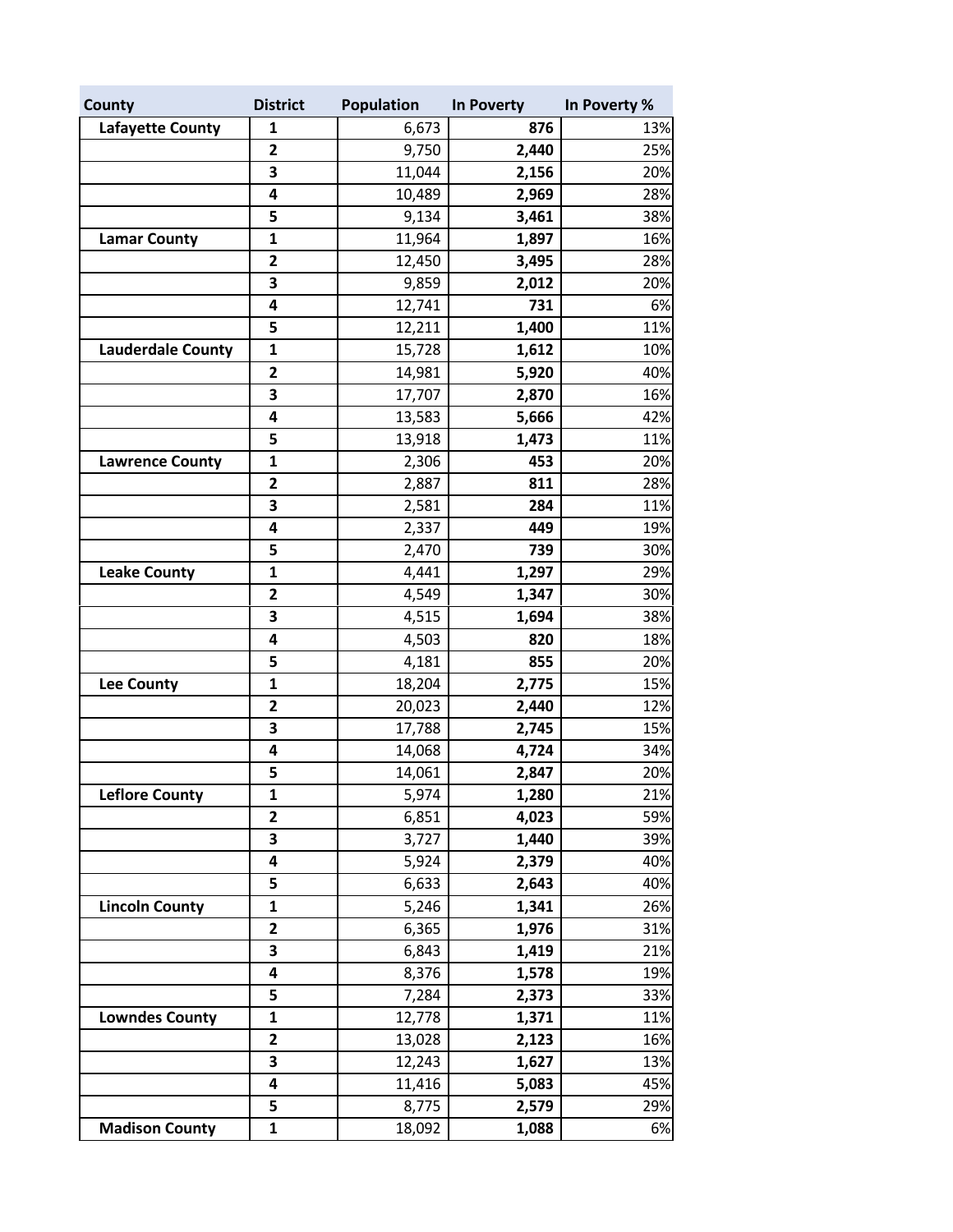| County                   | <b>District</b>         | Population | In Poverty | In Poverty % |
|--------------------------|-------------------------|------------|------------|--------------|
| <b>Madison County</b>    | 2                       | 19,829     | 949        | 5%           |
|                          | 3                       | 23,544     | 1,703      | 7%           |
|                          | 4                       | 23,024     | 4,741      | 21%          |
|                          | 5                       | 15,733     | 4,239      | 27%          |
| <b>Marion County</b>     | 1                       | 4,843      | 846        | 17%          |
|                          | $\overline{\mathbf{2}}$ | 5,458      | 1,645      | 30%          |
|                          | 3                       | 5,151      | 1,441      | 28%          |
|                          | 4                       | 5,047      | 1,059      | 21%          |
|                          | 5                       | 4,519      | 1,849      | 41%          |
| <b>Marshall County</b>   | 1                       | 4,944      | 580        | 12%          |
|                          | $\mathbf{2}$            | 8,014      | 2,179      | 27%          |
|                          | 3                       | 7,404      | 1,292      | 17%          |
|                          | 4                       | 7,518      | 1,399      | 19%          |
|                          | 5                       | 6,301      | 780        | 12%          |
| <b>Monroe County</b>     | $\mathbf{1}$            | 7,841      | 788        | 10%          |
|                          | $\overline{\mathbf{2}}$ | 7,232      | 1,126      | 16%          |
|                          | 3                       | 6,765      | 1,374      | 20%          |
|                          | 4                       | 6,244      | 1,887      | 30%          |
|                          | 5                       | 7,462      | 2,133      | 29%          |
| <b>Montgomery County</b> | $\mathbf{1}$            | 2,047      | 368        | 18%          |
|                          | $\overline{\mathbf{2}}$ | 2,264      | 634        | 28%          |
|                          | 3                       | 2,446      | 1,092      | 45%          |
|                          | 4                       | 2,050      | 435        | 21%          |
|                          | 5                       | 1,402      | 384        | 27%          |
| <b>Neshoba County</b>    | $\mathbf{1}$            | 6,761      | 1,493      | 22%          |
|                          | 2                       | 5,702      | 533        | 9%           |
|                          | 3                       | 6,371      | 1,783      | 28%          |
|                          | 4                       | 5,234      | 1,314      | 25%          |
|                          | 5                       | 4,879      | 1,340      | 27%          |
| <b>Newton County</b>     | 1                       | 3,735      | 925        | 25%          |
|                          | 2                       | 4,026      | 643        | 16%          |
|                          | 3                       | 4,346      | 1,186      | 27%          |
|                          | 4                       | 4,437      | 1,014      | 23%          |
|                          | 5                       | 4,427      | 1,127      | 25%          |
| <b>Noxubee County</b>    | 1                       | 1,945      | 742        | 38%          |
|                          | 2                       | 2,189      | 1,114      | 51%          |
|                          | 3                       | 2,642      | 648        | 25%          |
|                          | 4                       | 2,323      | 530        | 23%          |
|                          | 5                       | 1,746      | 476        | 27%          |
| <b>Oktibbeha County</b>  | $\mathbf{1}$            | 10,823     | 3,072      | 28%          |
|                          | 2                       | 8,471      | 3,140      | 37%          |
|                          | 3                       | 5,926      | 2,103      | 35%          |
|                          | 4                       | 10,120     | 2,438      | 24%          |
|                          | 5                       | 8,662      | 3,590      | 41%          |
| <b>Panola County</b>     | $\mathbf{1}$            | 6,216      | 1,820      | 29%          |
|                          | $\mathbf{2}$            | 7,307      | 1,914      | 26%          |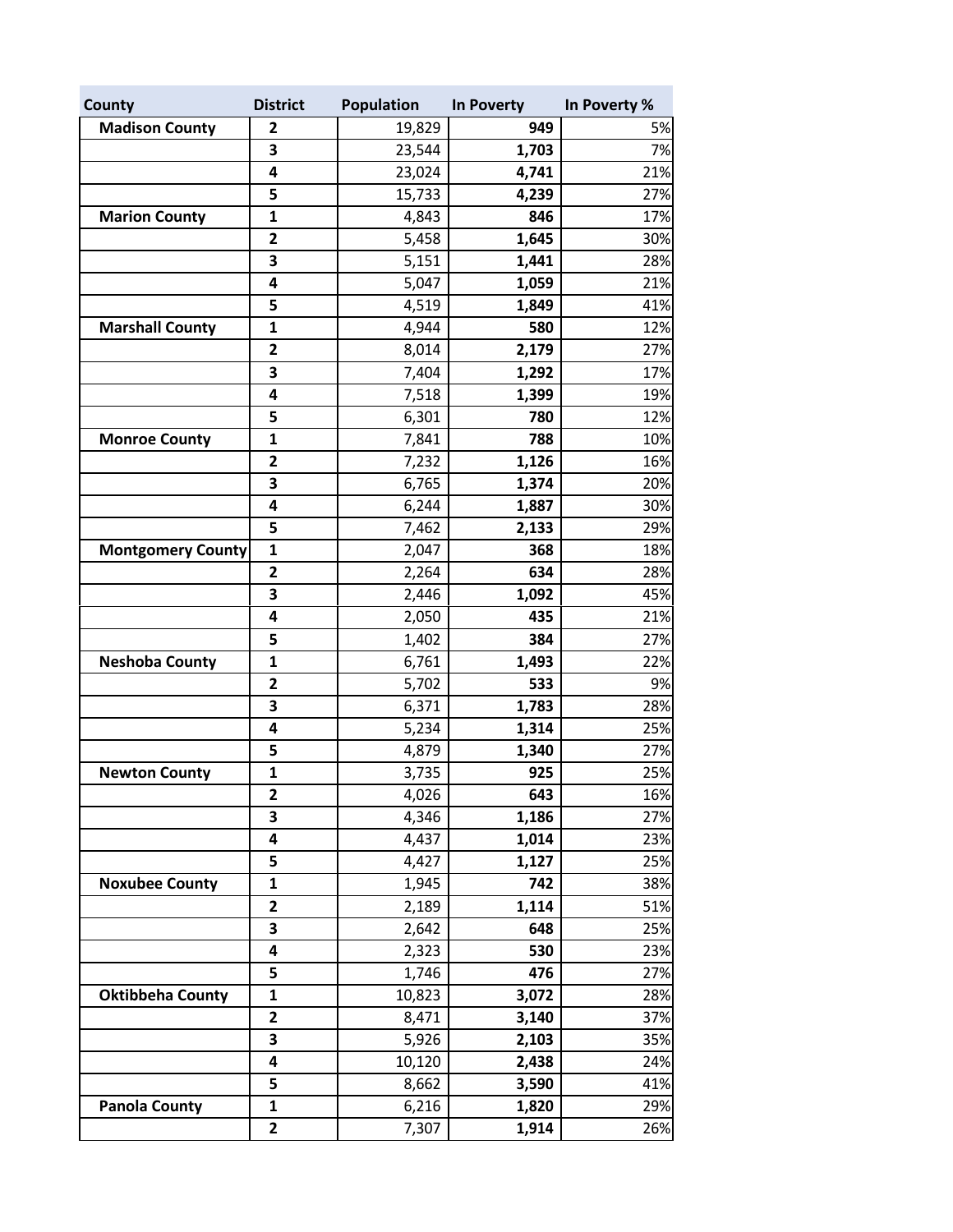| County                    | <b>District</b>         | <b>Population</b> | In Poverty | In Poverty % |
|---------------------------|-------------------------|-------------------|------------|--------------|
| Panola County             | 3                       | 7,204             | 1,278      | 18%          |
|                           | 4                       | 8,218             | 1,770      | 22%          |
|                           | 5                       | 5,144             | 848        | 16%          |
| <b>Pearl River County</b> | 1                       | 8,086             | 2,641      | 33%          |
|                           | $\overline{\mathbf{c}}$ | 9,909             | 1,597      | 16%          |
|                           | 3                       | 10,214            | 1,615      | 16%          |
|                           | 4                       | 11,884            | 3,034      | 26%          |
|                           | 5                       | 13,472            | 1,999      | 15%          |
| <b>Perry County</b>       | $\mathbf{1}$            | 1,973             | 596        | 30%          |
|                           | 2                       | 2,859             | 421        | 15%          |
|                           | 3                       | 2,421             | 566        | 23%          |
|                           | 4                       | 2,245             | 324        | 14%          |
|                           | 5                       | 2,579             | 468        | 18%          |
| <b>Pike County</b>        | $\mathbf{1}$            | 7,291             | 3,767      | 52%          |
|                           | 2                       | 6,865             | 1,980      | 29%          |
|                           | 3                       | 8,463             | 1,926      | 23%          |
|                           | 4                       | 8,737             | 2,164      | 25%          |
|                           | 5                       | 7,438             | 2,453      | 33%          |
| <b>Pontotoc County</b>    | $\mathbf{1}$            | 6,785             | 1,137      | 17%          |
|                           | 2                       | 7,252             | 1,783      | 25%          |
|                           | 3                       | 5,710             | 1,077      | 19%          |
|                           | 4                       | 6,078             | 1,029      | 17%          |
|                           | 5                       | 4,743             | 491        | 10%          |
| <b>Prentiss County</b>    | $\mathbf{1}$            | 4,881             | 1,121      | 23%          |
|                           | $\mathbf{2}$            | 4,836             | 815        | 17%          |
|                           | 3                       | 5,032             | 1,263      | 25%          |
|                           | 4                       | 5,005             | 1,173      | 23%          |
|                           | 5                       | 4,451             | 1,113      | 25%          |
| <b>Quitman County</b>     | $\mathbf 1$             | 1,827             | 734        | 40%          |
|                           | 2                       | 1,408             | 444        | 32%          |
|                           | З                       | 1,374             | 329        | 24%          |
|                           | 4                       | 1,713             | 1,021      | 60%          |
|                           | 5                       | 1,092             | 271        | 25%          |
| <b>Rankin County</b>      | 1                       | 25,700            | 3,224      | 13%          |
|                           | $\overline{\mathbf{c}}$ | 35,392            | 1,881      | 5%           |
|                           | 3                       | 27,038            | 3,136      | 12%          |
|                           | 4                       | 29,102            | 1,733      | 6%           |
|                           | 5                       | 24,813            | 3,594      | 14%          |
| <b>Scott County</b>       | $\mathbf{1}$            | 5,427             | 1,619      | 30%          |
|                           | 2                       | 4,876             | 1,521      | 31%          |
|                           | 3                       | 6,748             | 1,209      | 18%          |
|                           | 4                       | 5,009             | 1,373      | 27%          |
|                           | 5                       | 5,873             | 1,690      | 29%          |
| <b>Sharkey County</b>     | $\mathbf{1}$            | 1,236             | 272        | 22%          |
|                           | $\overline{2}$          | 808               | 425        | 53%          |
|                           | 3                       | 1,503             | 462        | 31%          |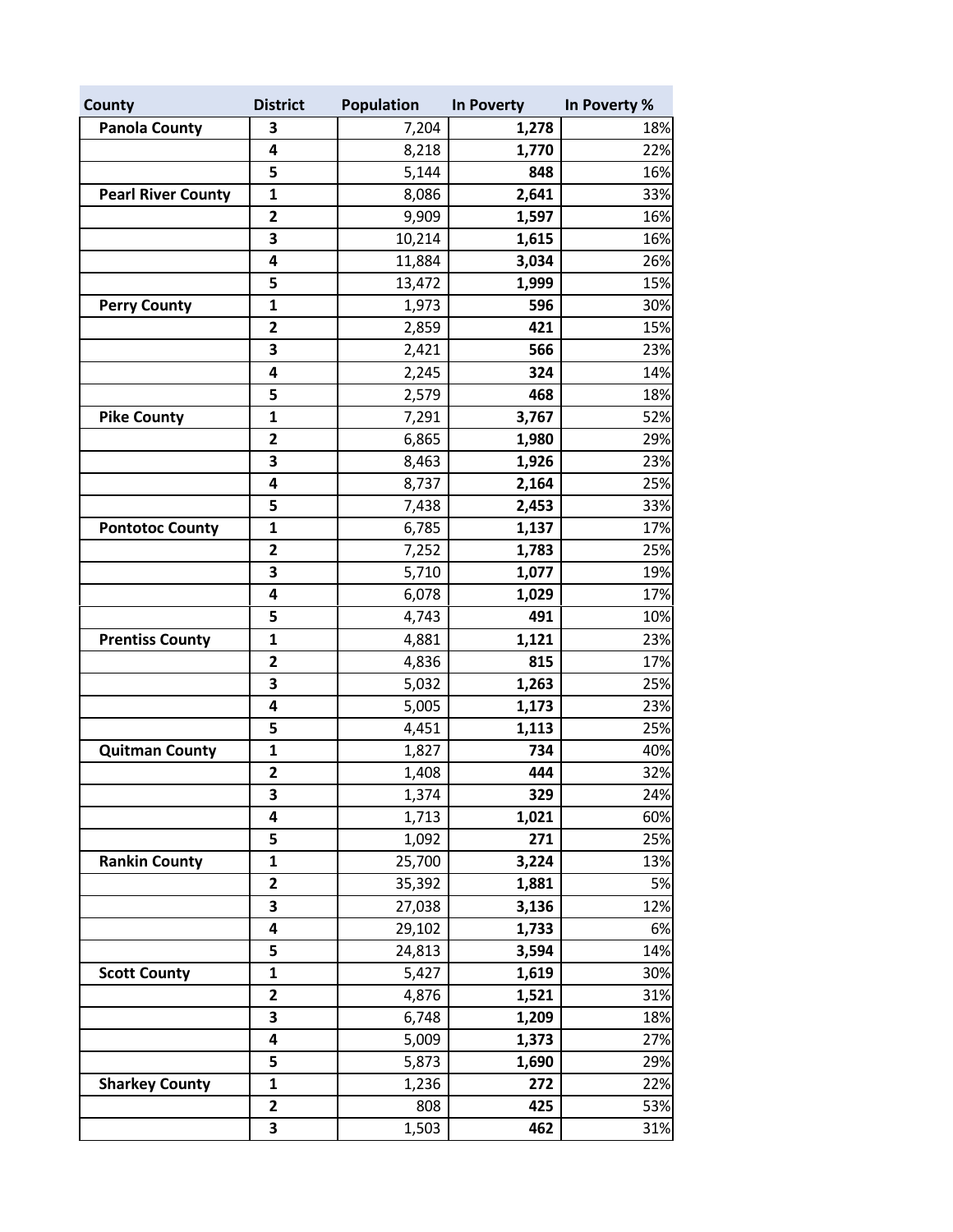| County                     | <b>District</b>         | <b>Population</b> | In Poverty | In Poverty % |
|----------------------------|-------------------------|-------------------|------------|--------------|
| <b>Sharkey County</b>      | 4                       | 876               | 201        | 23%          |
|                            | 5                       | 140               | 75         | 54%          |
| <b>Simpson County</b>      | 1                       | 4,335             | 951        | 22%          |
|                            | 2                       | 5,894             | 2,175      | 37%          |
|                            | 3                       | 4,643             | 1,072      | 23%          |
|                            | 4                       | 4,970             | 1,153      | 23%          |
|                            | 5                       | 6,822             | 1,948      | 29%          |
| <b>Smith County</b>        | 1                       | 3,299             | 691        | 21%          |
|                            | $\mathbf{2}$            | 3,176             | 941        | 30%          |
|                            | 3                       | 3,462             | 667        | 19%          |
|                            | 4                       | 3,268             | 588        | 18%          |
|                            | 5                       | 2,841             | 753        | 27%          |
| <b>Stone County</b>        | $\mathbf{1}$            | 2,657             | 754        | 28%          |
|                            | $\overline{\mathbf{2}}$ | 2,808             | 471        | 17%          |
|                            | 3                       | 4,451             | 1,034      | 23%          |
|                            | 4                       | 4,647             | 462        | 10%          |
|                            | 5                       | 2,781             | 792        | 28%          |
| <b>Sunflower County</b>    | $\mathbf{1}$            | 4,768             | 2,059      | 43%          |
|                            | $\mathbf{2}$            | 4,663             | 1,271      | 27%          |
|                            | 3                       | 4,852             | 1,392      | 29%          |
|                            | 4                       | 4,918             | 1,957      | 40%          |
|                            | 5                       | 4,243             | 1,430      | 34%          |
| <b>Tallahatchie County</b> | $\mathbf{1}$            | 2,682             | 652        | 24%          |
|                            | $\overline{2}$          | 1,976             | 434        | 22%          |
|                            | 3                       | 1,857             | 477        | 26%          |
|                            | 4                       | 2,072             | 765        | 37%          |
|                            | 5                       | 2,064             | 674        | 33%          |
| <b>Tate County</b>         | $\mathbf{1}$            | 6,552             | 764        | 12%          |
|                            | $\overline{2}$          | 5,106             | 1,110      | 22%          |
|                            | 3                       | 4,954             | 901        | 18%          |
|                            | 4                       | 5,124             | 503        | 10%          |
|                            | 5                       | 4,700             | 880        | 19%          |
| <b>Tippah County</b>       | 1                       | 3,899             | 1,351      | 35%          |
|                            | 2                       | 5,604             | 1,895      | 34%          |
|                            | 3                       | 4,379             | 593        | 14%          |
|                            | 4                       | 4,623             | 825        | 18%          |
|                            | 5                       | 3,170             | 439        | 14%          |
| <b>Tishomingo County</b>   | 1                       | 3,914             | 786        | 20%          |
|                            | 2                       | 4,154             | 959        | 23%          |
|                            | 3                       | 3,144             | 301        | 10%          |
|                            | 4                       | 3,586             | 619        | 17%          |
|                            | 5                       | 4,417             | 916        | 21%          |
| <b>Tunica County</b>       | $\mathbf{1}$            | 3,443             | 1,094      | 32%          |
|                            | $\mathbf{2}$            | 1,956             | 453        | 23%          |
|                            | 3                       | 1,742             | 496        | 28%          |
|                            | 4                       | 1,407             | 271        | 19%          |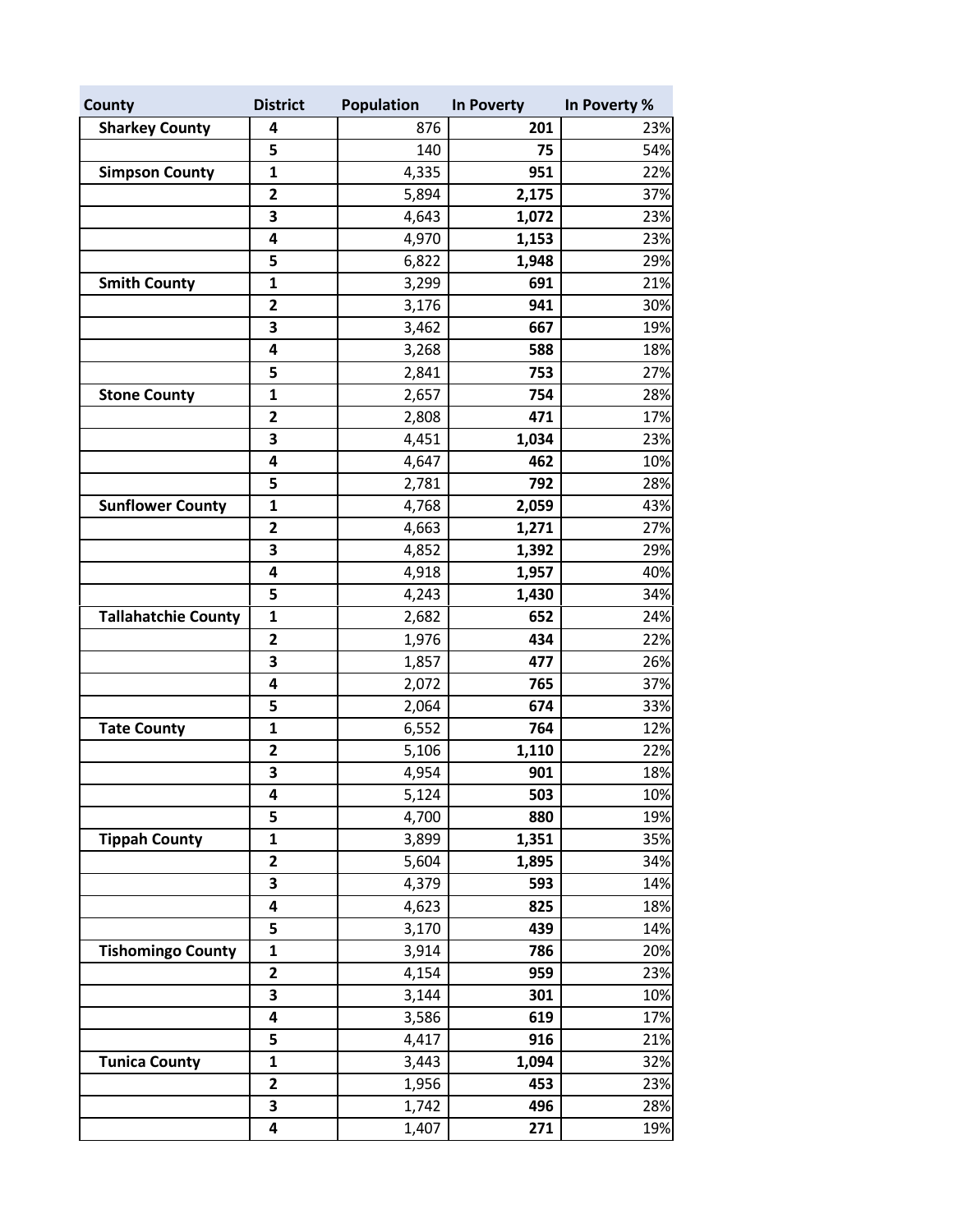| County                   | <b>District</b>   | <b>Population</b> | In Poverty | In Poverty % |
|--------------------------|-------------------|-------------------|------------|--------------|
| <b>Tunica County</b>     | 5                 | 1,735             | 611        | 35%          |
| <b>Union County</b>      | $\mathbf{1}$      | 5,012             | 1,268      | 25%          |
|                          | $\mathbf{2}$      | 5,786             | 1,132      | 20%          |
|                          | 3                 | 5,438             | 996        | 18%          |
|                          | 4                 | 5,842             | 910        | 16%          |
|                          | 5                 | 5,591             | 971        | 17%          |
| <b>Walthall County</b>   | $\mathbf{1}$      | 2,552             | 569        | 22%          |
|                          | $\overline{2}$    | 2,627             | 554        | 21%          |
|                          | 3                 | 3,085             | 345        | 11%          |
|                          | 4                 | 3,727             | 1,314      | 35%          |
|                          | 5                 | 2,405             | 942        | 39%          |
| <b>Warren County</b>     | $\mathbf{1}$      | 11,799            | 1,643      | 14%          |
|                          | $\mathbf{2}$      | 6,483             | 2,822      | 44%          |
|                          | 3                 | 7,739             | 3,050      | 39%          |
|                          | 4                 | 9,654             | 1,351      | 14%          |
|                          | 5                 | 11,707            | 2,386      | 20%          |
| <b>Washington County</b> | $\mathbf{1}$      | 10,879            | 2,481      | 23%          |
|                          | $\overline{2}$    | 11,128            | 3,622      | 33%          |
|                          | 3                 | 8,369             | 4,111      | 49%          |
|                          | 4                 | 9,191             | 3,219      | 35%          |
|                          | 5                 | 8,666             | 3,398      | 39%          |
| <b>Wayne County</b>      | 1                 | 4,066             | 1,499      | 37%          |
|                          | 2                 | 4,958             | 1,668      | 34%          |
|                          | 3                 | 2,854             | 625        | 22%          |
|                          | 4                 | 3,949             | 547        | 14%          |
|                          | 5                 | 4,382             | 805        | 18%          |
| <b>Webster County</b>    | $\mathbf{1}$      | 1,605             | 298        | 19%          |
|                          | $\mathbf{2}$      | 1,965             | 448        | 23%          |
|                          | 3                 | 1,815             | 567        | 31%          |
|                          | 4                 | 2,156             | 425        | 20%          |
| <b>Wilkinson County</b>  | 5<br>$\mathbf{1}$ | 2,295<br>1,885    | 372<br>802 | 16%<br>43%   |
|                          | 2                 | 1,067             | 416        | 39%          |
|                          | 3                 | 1,621             | 830        | 51%          |
|                          | 4                 | 1,781             | 390        | 22%          |
|                          | 5                 | 1,820             | 475        | 26%          |
| <b>Winston County</b>    | $\mathbf{1}$      | 3,116             | 726        | 23%          |
|                          | 2                 | 3,617             | 697        | 19%          |
|                          | 3                 | 3,816             | 1,725      | 45%          |
|                          | 4                 | 3,884             | 1,435      | 37%          |
|                          | 5                 | 3,658             | 530        | 14%          |
| <b>Yalobusha County</b>  | $\mathbf{1}$      | 2,672             | 682        | 26%          |
|                          | $\mathbf{2}$      | 1,591             | 249        | 16%          |
|                          | 3                 | 2,559             | 548        | 21%          |
|                          | 4                 | 3,141             | 793        | 25%          |
|                          | 5                 | 2,225             | 358        | 16%          |